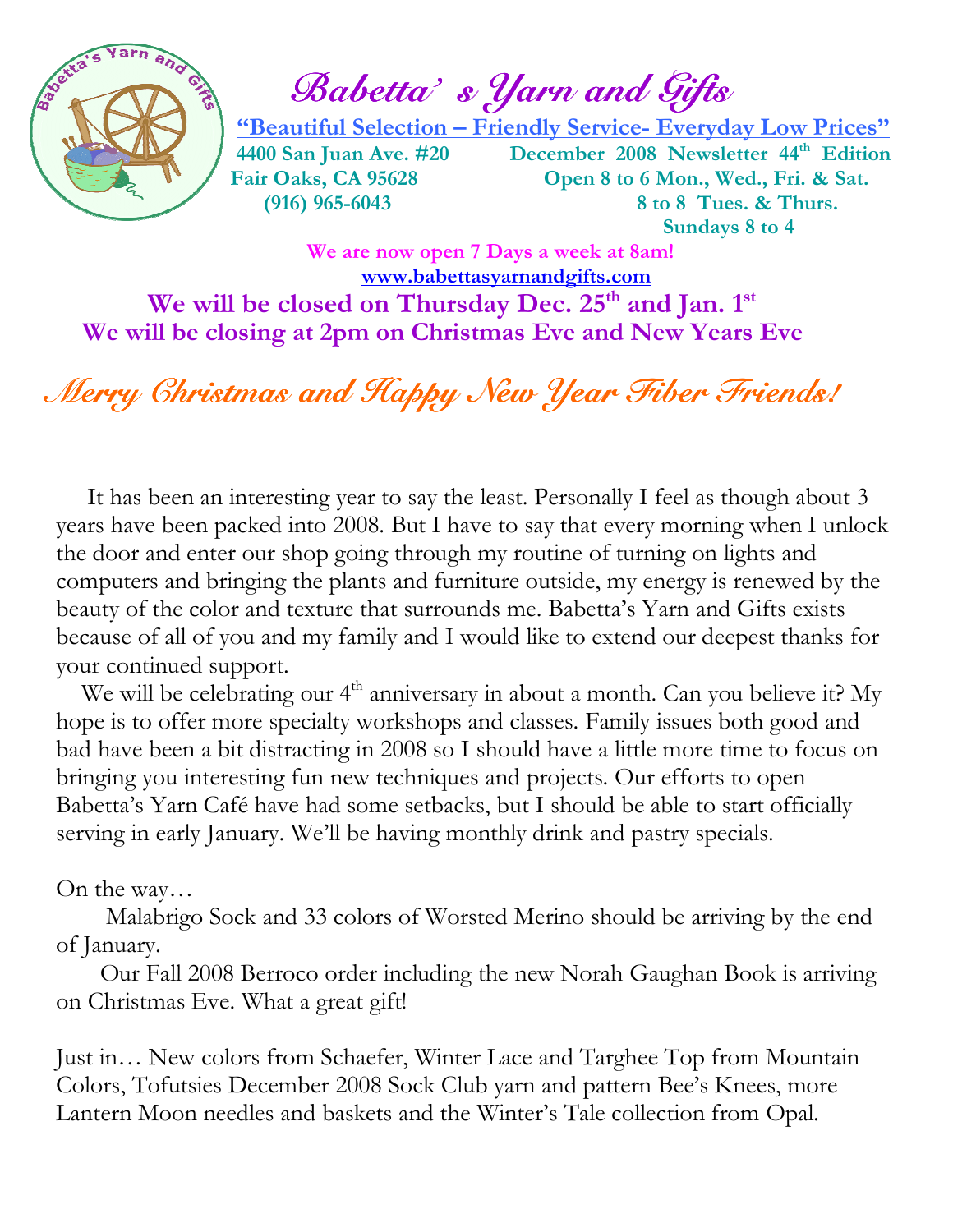## End of YEAR Sale at Babetta's YARN and Gifts

# All books and patterns will be on sale  $for 10%$  OFF And all yarns will be 15% OFF FROM DECEMbER 26<sup>th</sup> TO JANUARY 3!

As always all sales are final on discounted items so that means no returns or exchanges.

### Classes for January 2009

 In our project classes you can learn to knit anything from scarves to socks to felted purses to lace shawls to hats to sweaters. Pick your project and join in the fun. Our knitters inspire each other to try new things by sharing ideas and showing off their latest creation. Sign up for one of our classes and you will receive a coupon for %10 off your next purchase. If our class times aren't convenient we also offer private lessons in Knitting, Crochet, Spinning and Weaving by appointment.

\*Pre-registration is required as class sizes are limited. Please choose your dates carefully. Because of scheduling conflicts and complications, make-up classes will only be allowed under special circumstances and individual consideration.

Tuesdays Jan. 6, 13 & 20

Knitting Project 6pm – 7:30pm fee \$40 Wednesdays Jan. 7, 14, & 21

Knitting Project 1pm – 2:30pm fee \$40 FULL! Knitting Project 3:00pm- 4:30pm fee \$40 FULL! Thursday Jan. 8, 15 & 22

Knitting Project 6pm – 7:30pm fee \$40 Saturdays Jan. 10, 17 & 24

 $Grochet 2pm - 3:30pm$  fee \$40</u> Knitting Project 4pm – 5:30pm fee \$40 FULL! Private Lessons Knitting or Crochet \$15 an hour and Group Knitting or Crochet Private lessons \$10 an hour per person. Spinning or weaving \$20 an hour and group rates are \$15 an hour per person.